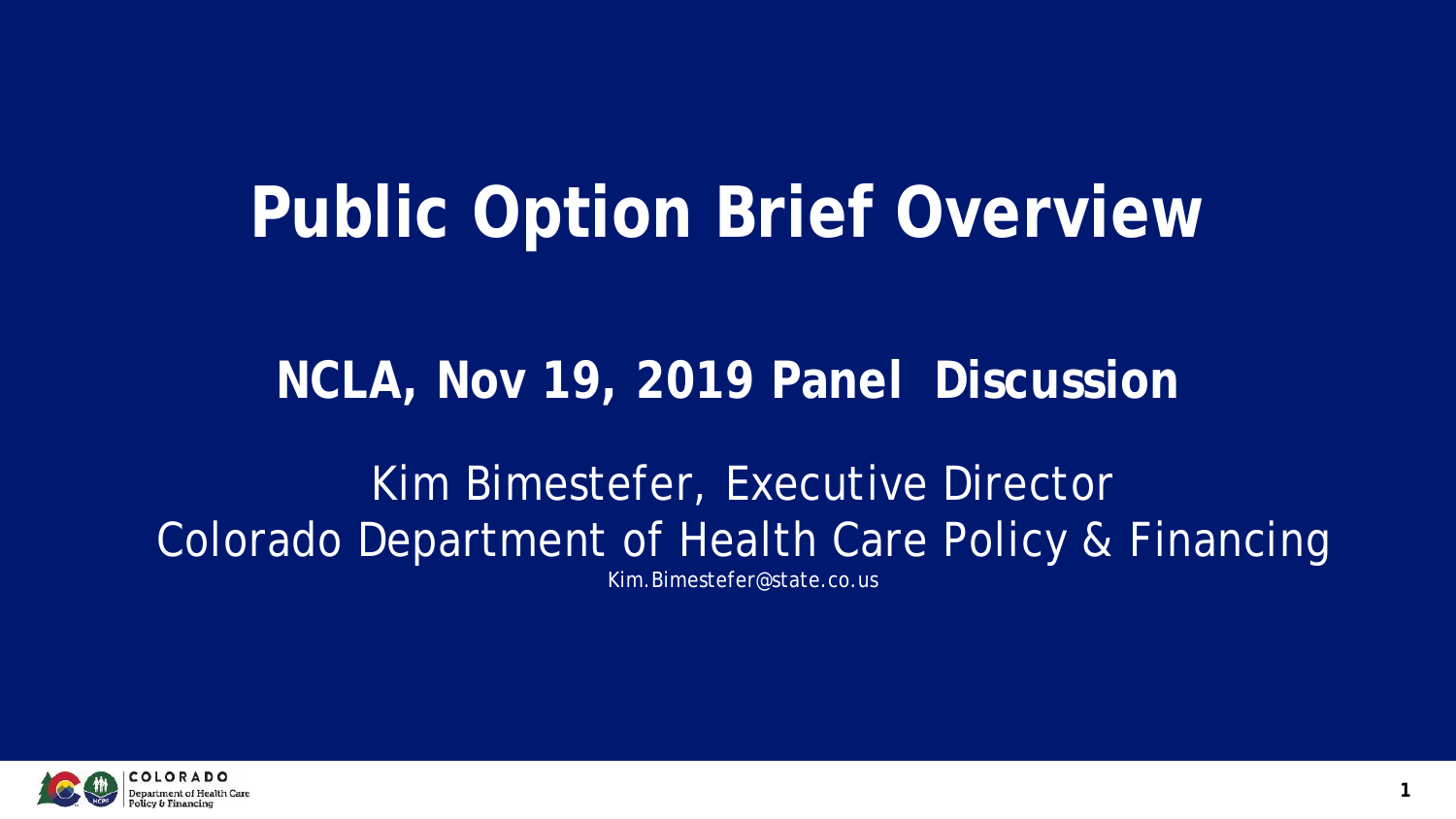### **Key Aspects of the State Option Proposal**

• Projected to **save 9-18%+** on Individual premiums – Individual market entry first (Jan 1, 2022). Then Small Group Market entry.

- Builds on ACA with plans administered by carriers, while Connect for Health enables federal subsidies. (Not administered by HCPF/Gov't). Gov is NOT competing with industry.
	- Low start-up costs and no financial risk to the state or taxpayers.
- An Advisory Board will be established to maximize stakeholder collaboration
- Reimbursements will be set by the state at a level that protects rural hospitals and allows for profitable care delivery

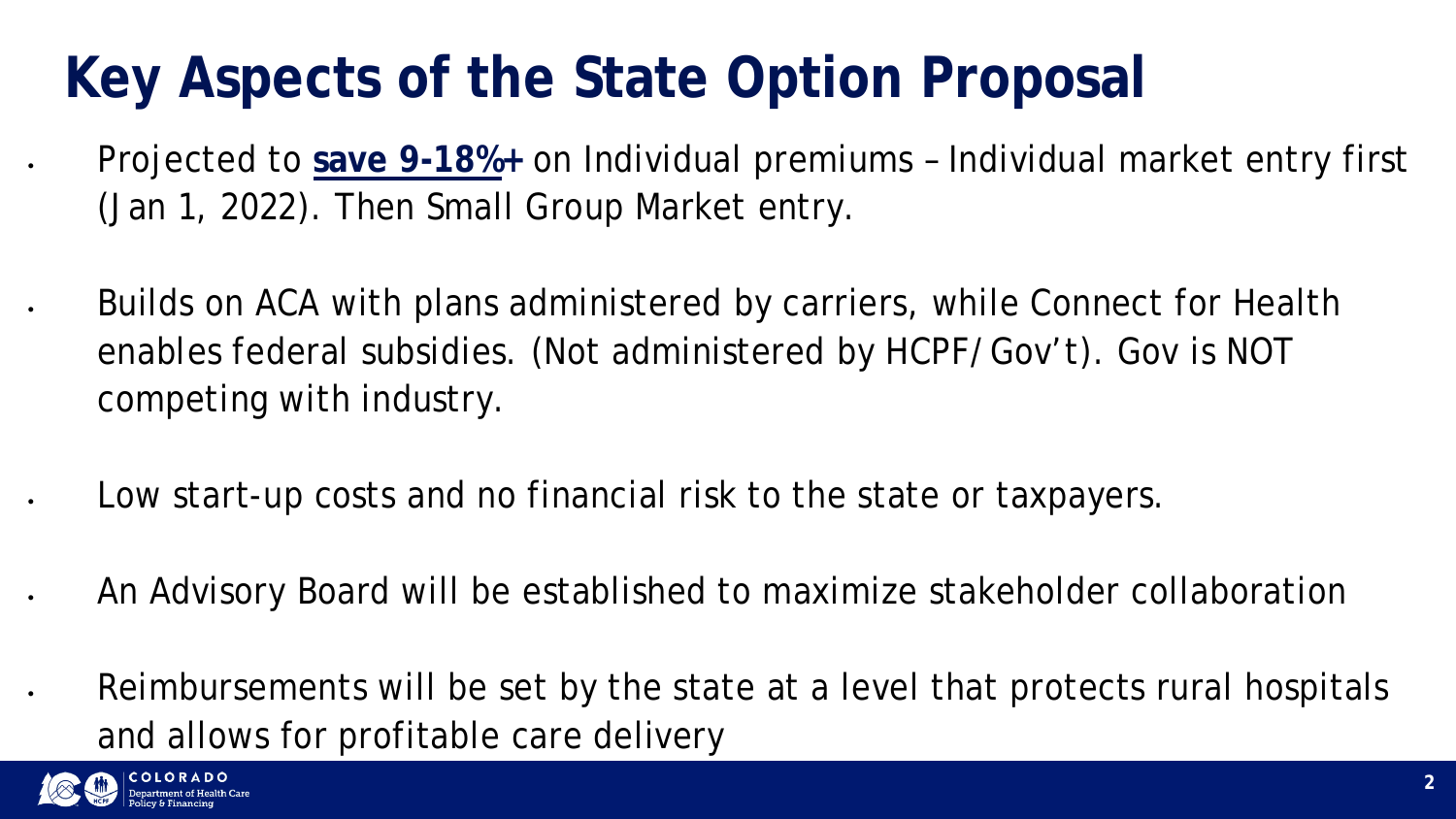### **Savings Drivers of the State Option Proposal**

Reimbursements will be set by the state, with an emerging formula (to be modeled and refined in collaboration with hospitals), based upon:

- Type of hospital (CAH, rural, urban independent, system member)
- Payer mix (Medicaid, Medicare patient volume/revenue)
- Margins, Admin
- Other? Deter problem behaviors, reward affordability behaviors and access solutions??
- Early Feb due date enabling reimbursement formula refinement, collaboration
- Adjusts Insurance Carrier MLR to 85%
- Rx Manufacturer compensation to carriers fully passed through
- Value-based payments to carriers and providers
- **3rd party impact estimates to date are based on conjecture – NOT the actual plan, which was just released on Friday, Nov 15th.**

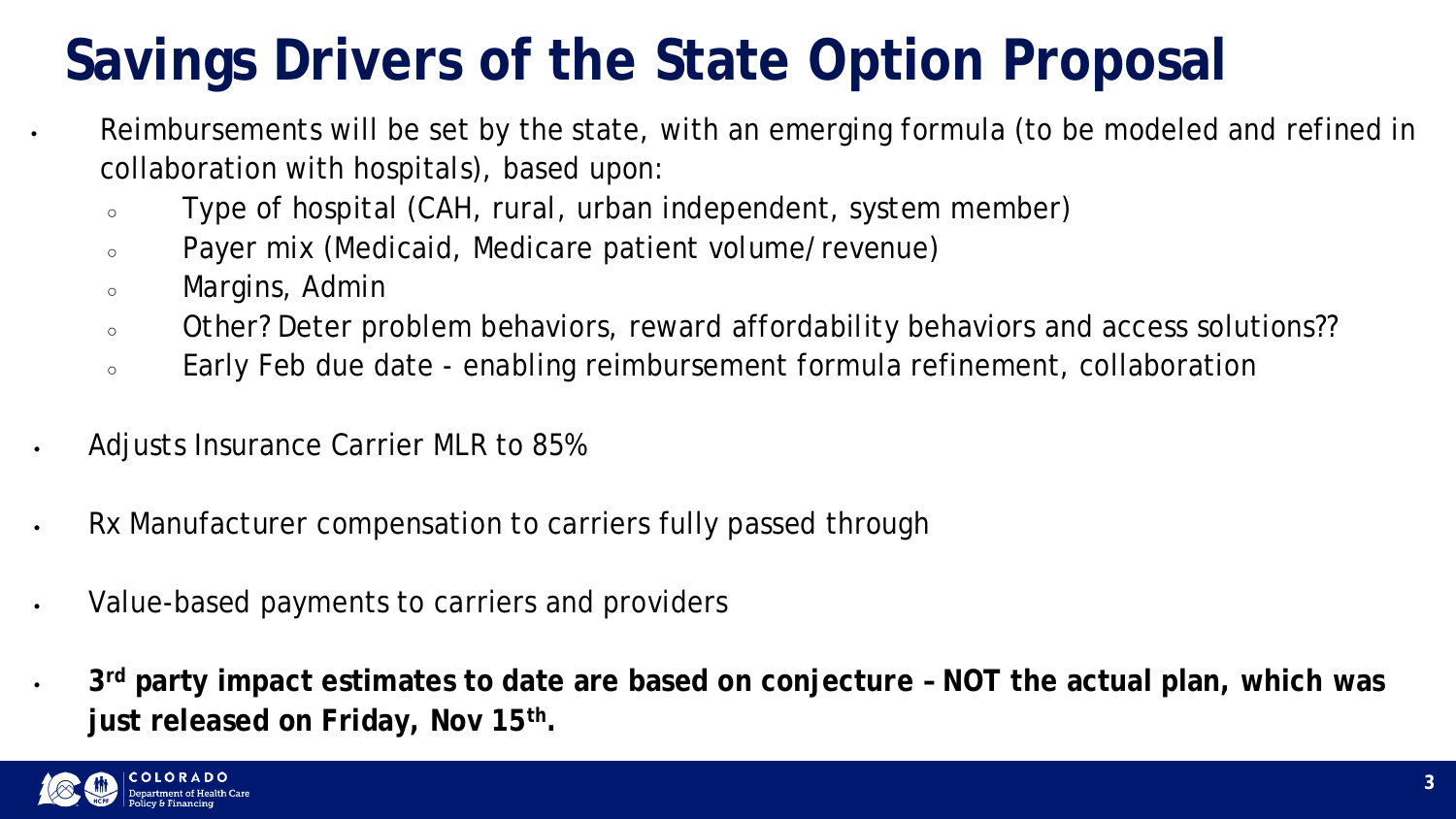# **Add'l Concurrent, Collaborative Savings Drivers**

- Rx Report release  $1<sup>st</sup>$  wk. of Dec., to include opportunities:
- Prescriber Tool
- Upper Payment Limits on Rx
- Best Practices for Prescribers (voluntary)
- Pricing Transparency
- Rebate Pass Through to Employers
- TeleHealth/TeleMedicine
- Prometheus
- Centers of Excellence
- Entire Affordability Roadmap Work (25+ tactics)



- Alliance Work to negotiate better pricing for employers
- **Reinsurance**
- Hospital transparency financials and community investments **These savings initiatives are not in the bill, because they don't have to be!**



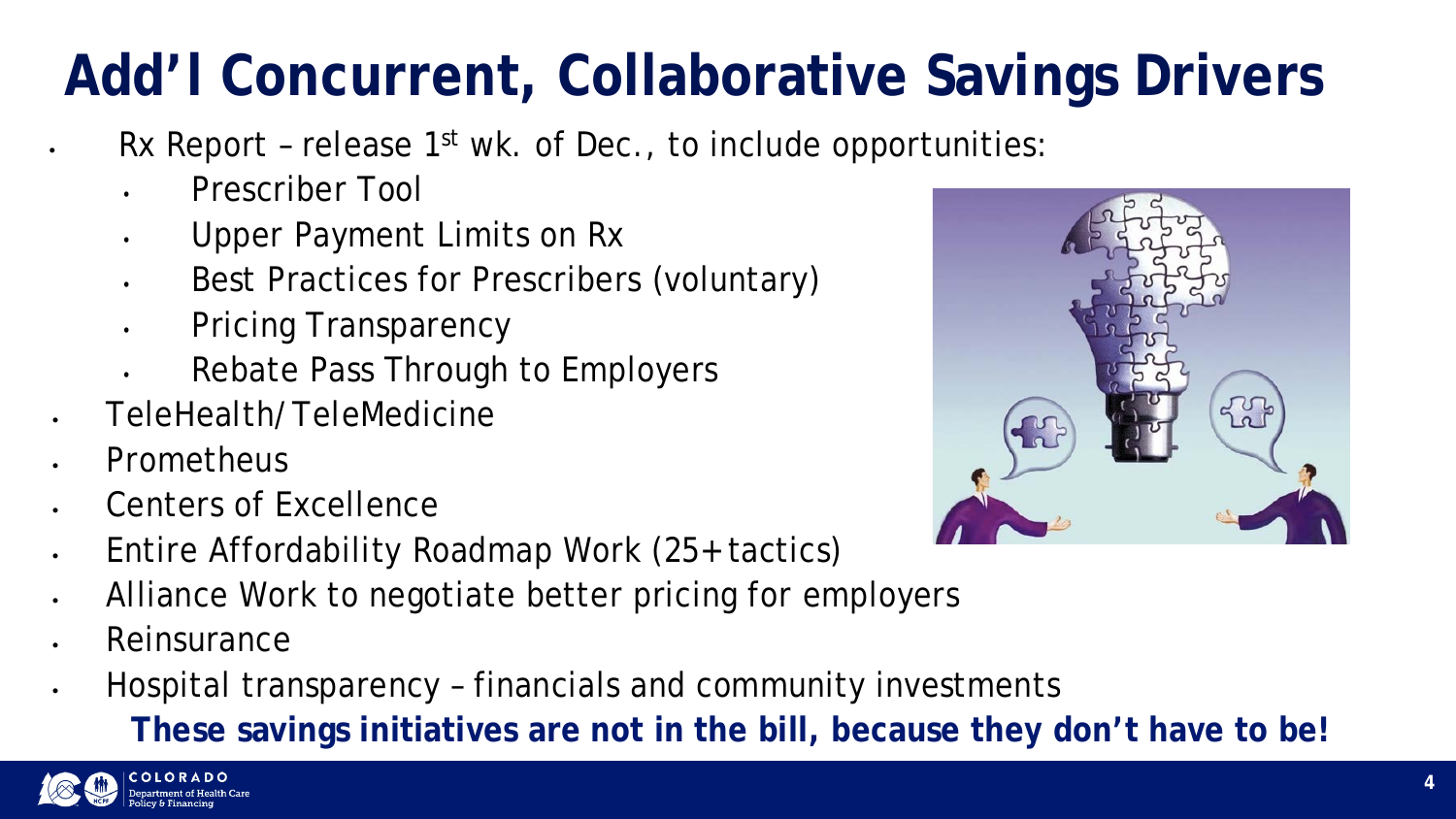## **Why Set Hospital Reimbursements?**

- Price variations of >400% across CO for the same services
- As hospitals have merged, negotiating leverage has increased prices
- Denver area hospital profits grew by more than 50% btw 2016-2018, while 18.1% of Coloradans reported problems paying medical bills
- CO Hospitals:  $2^{nd}$  highest profits;  $2^{nd}$  highest construction;  $4^{th}$  least efficient admin costs; admin growing at twice the national rate; 8th highest prices
- Rural hospitals struggle, while Mt. Resort, front range mega systems have highest profits in the nation.



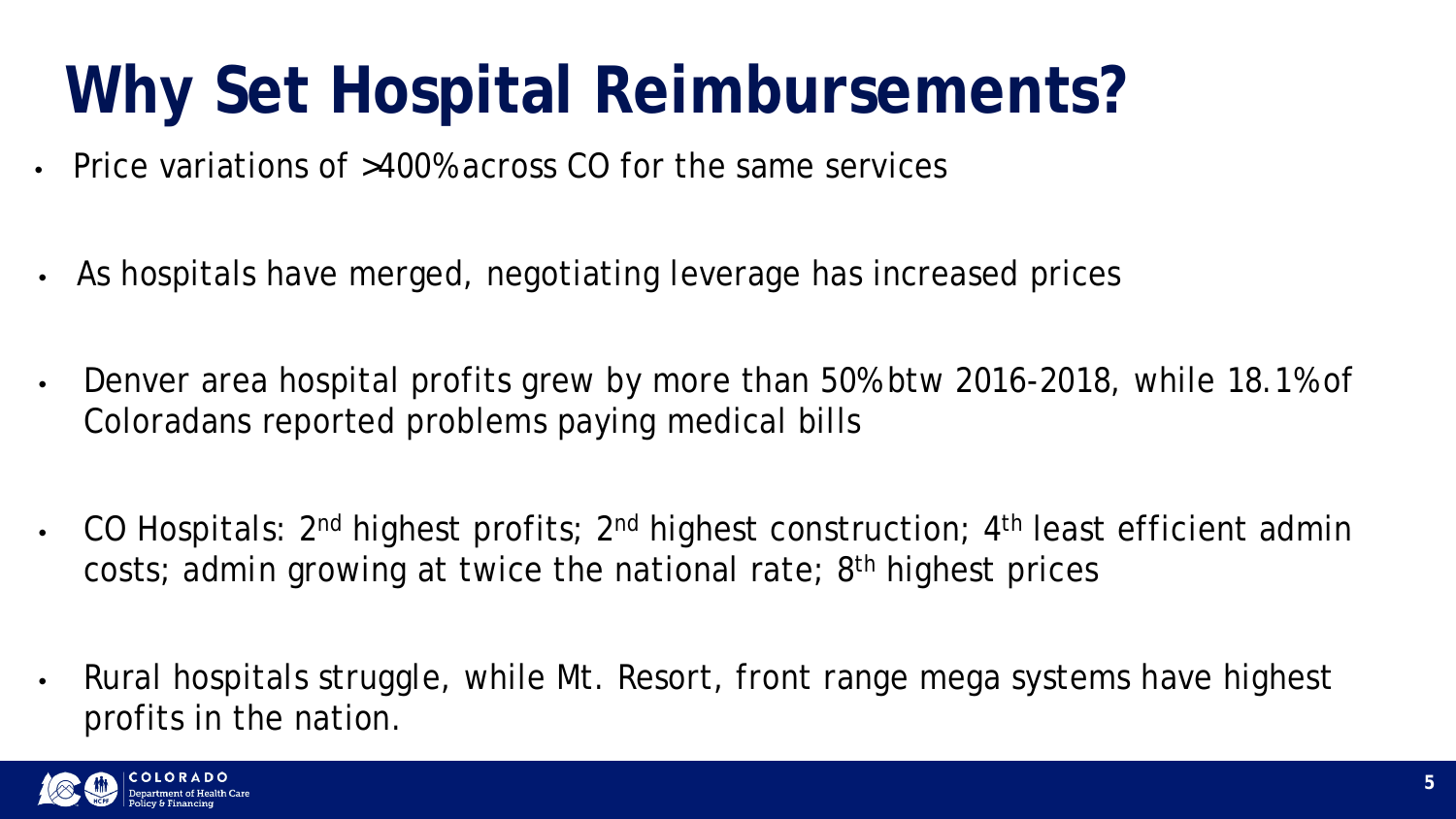### **Good News: The ACA Reduced Bad Debt and Charity Care Bad News: This Hasn't Resulted in Lower Costs**



#### Source: CHASE 2017 Report, CHA DATABANK



OLORADO

#### **Despite charity care going down:**

- . CO Hospitals' admin costs are
	- increasing at 2x the national rate
- . CO ranked in the top three nationally in hospital construction
	- Hospital revenues are up 76%
	- Hospital margins increased 250%+

2017. **6**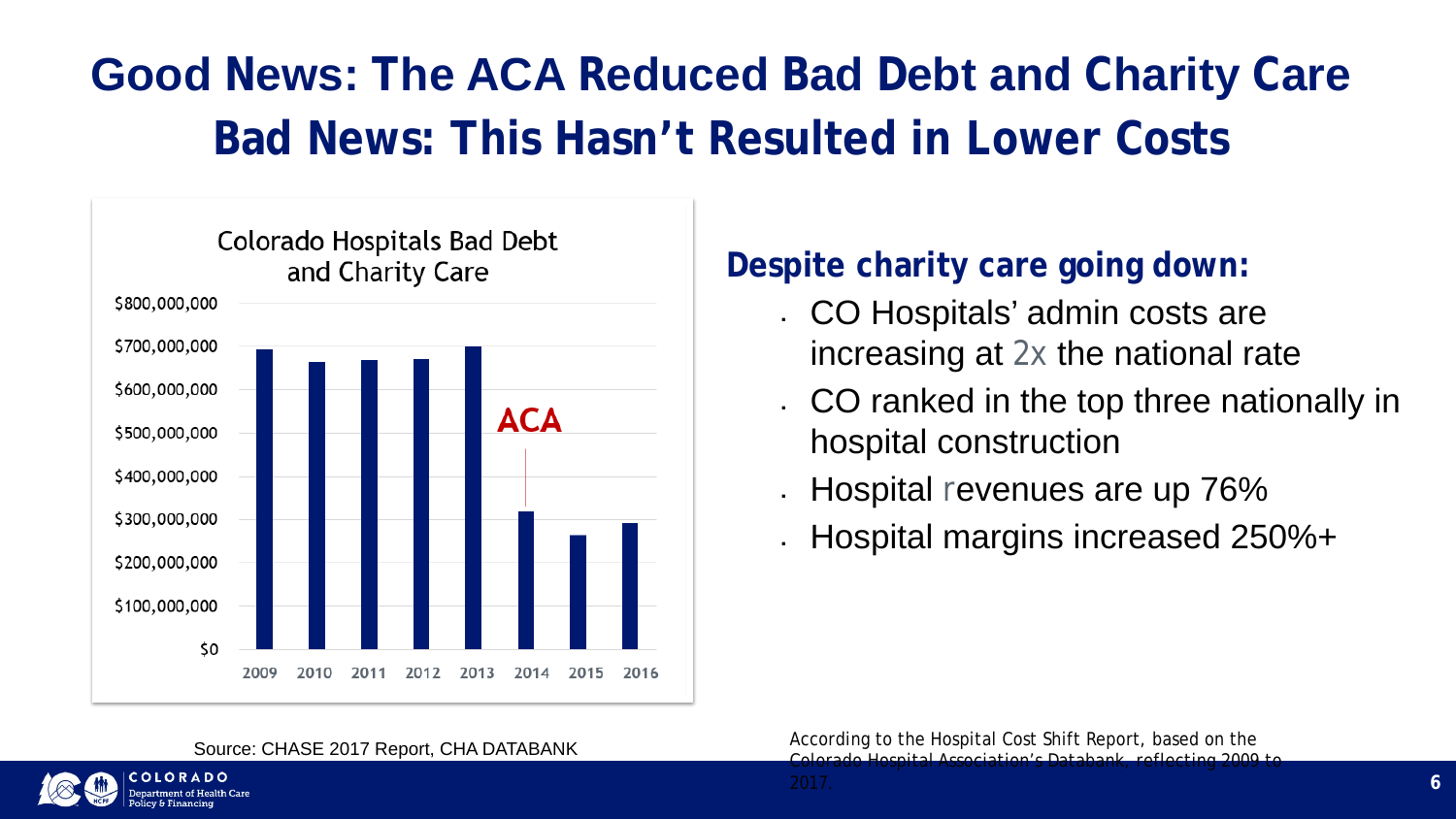|     | <b>Income Statement</b> | 2017<br><b>National</b> | 2017<br>Colorado | 2017<br>Colorado<br>Rank | 2017<br><b>Colorado Rank</b><br><b>Cost of Living</b><br>Adjustment |
|-----|-------------------------|-------------------------|------------------|--------------------------|---------------------------------------------------------------------|
|     | Net patient revenue     | \$14,573                | \$17,981         | 8                        | 5                                                                   |
|     | Total operating cost    | \$14,704                | \$17,086         | 10                       | 8                                                                   |
| $=$ | Patient service margin  | $-$ \$130               | \$895            | 4                        |                                                                     |

#### Total margin  $$1,178$   $$2,738$  **2**



**From the Medicare Cost Report filed by CO Hospitals Colorado & Nation – Income Statement Per Adjusted Discharge Hospital prices, costs, margins A triple opportunity to better manage:**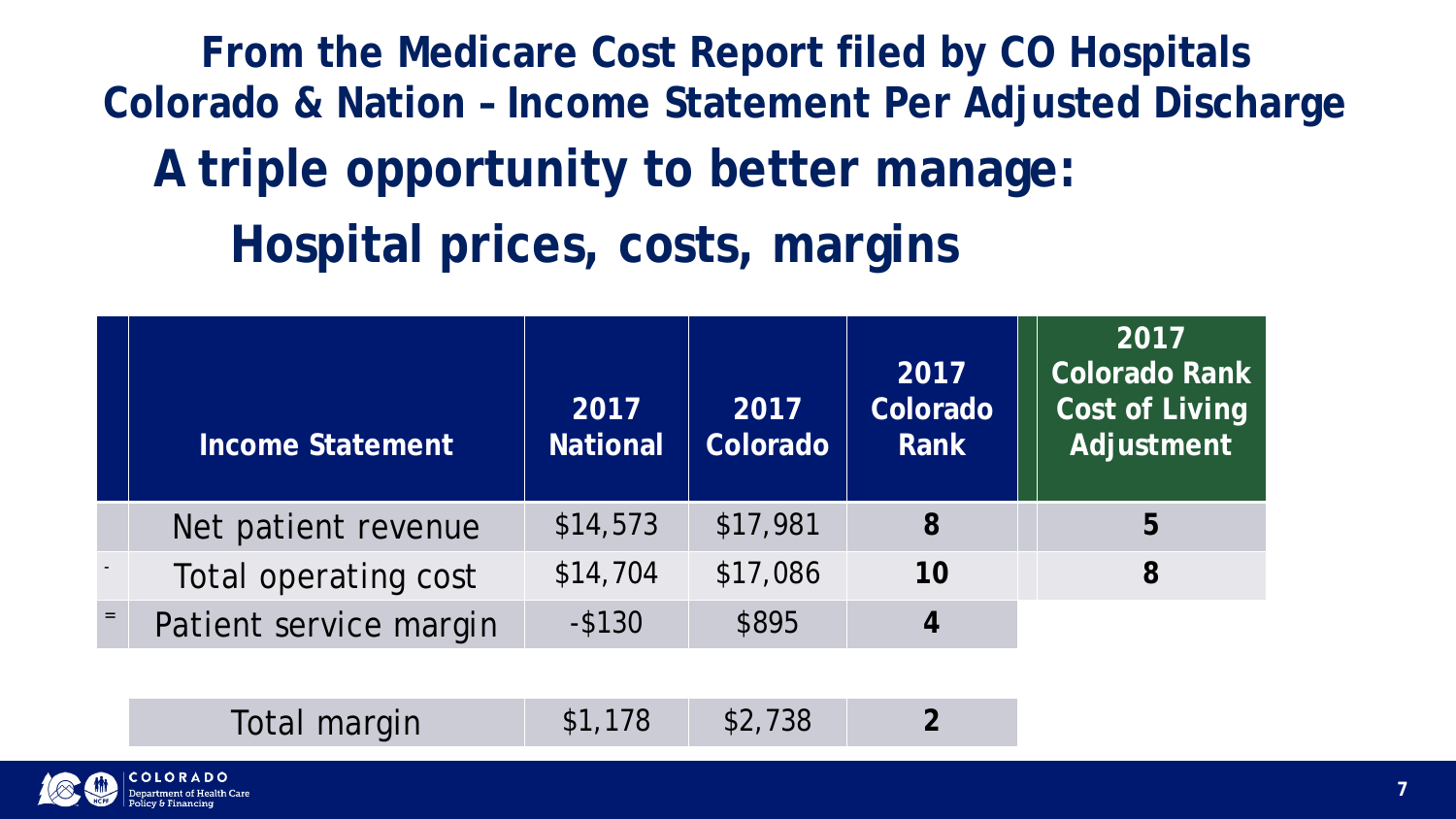### **From the Medicare Cost Report Colorado & Nation - Price Proxy (Net Patient Revenue)**

#### Data extracted fall 2019





partment of Health Care

2017 Net Patient Revenue per Adjusted Discharge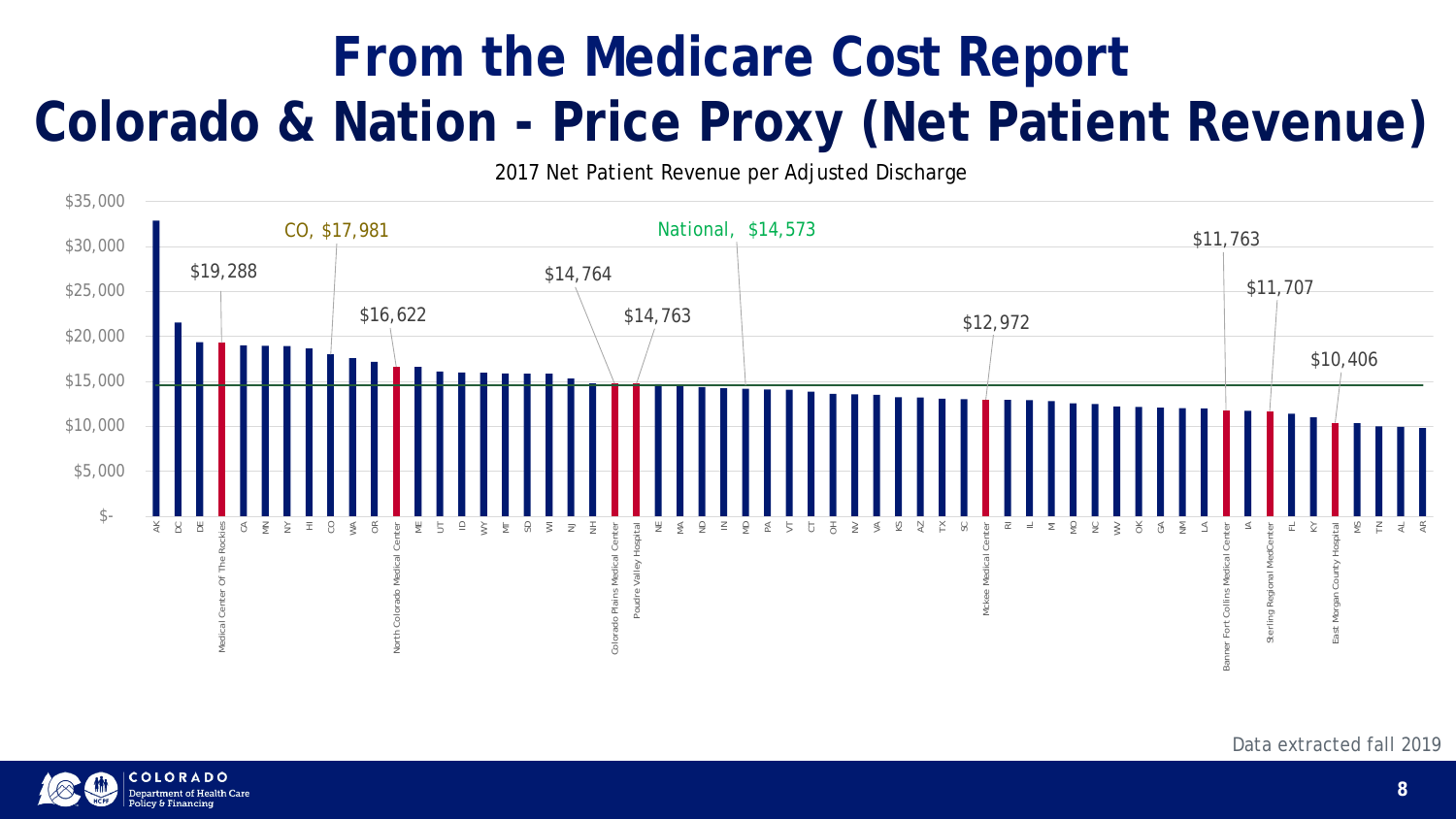### **From the Medicare Cost Report Colorado & Nation – Administrative Cost**

#### Data extracted fall 2019





olicy & Financing

2017 Administrative Cost per Adjusted Discharge - Adjusted for Cost of Living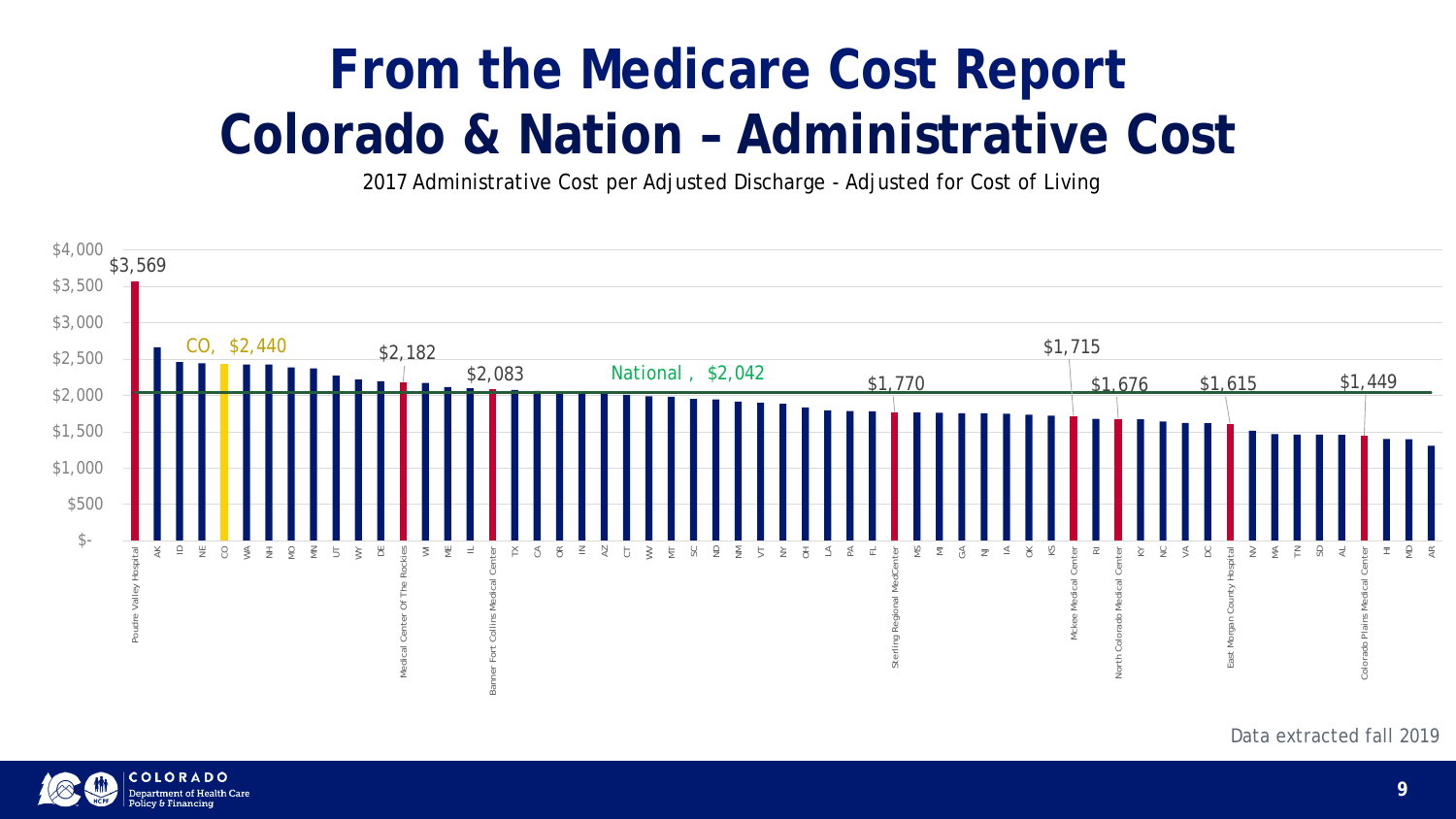## **From the Medicare Cost Report** Colorado & Nation - Total Margins





olicy & Financing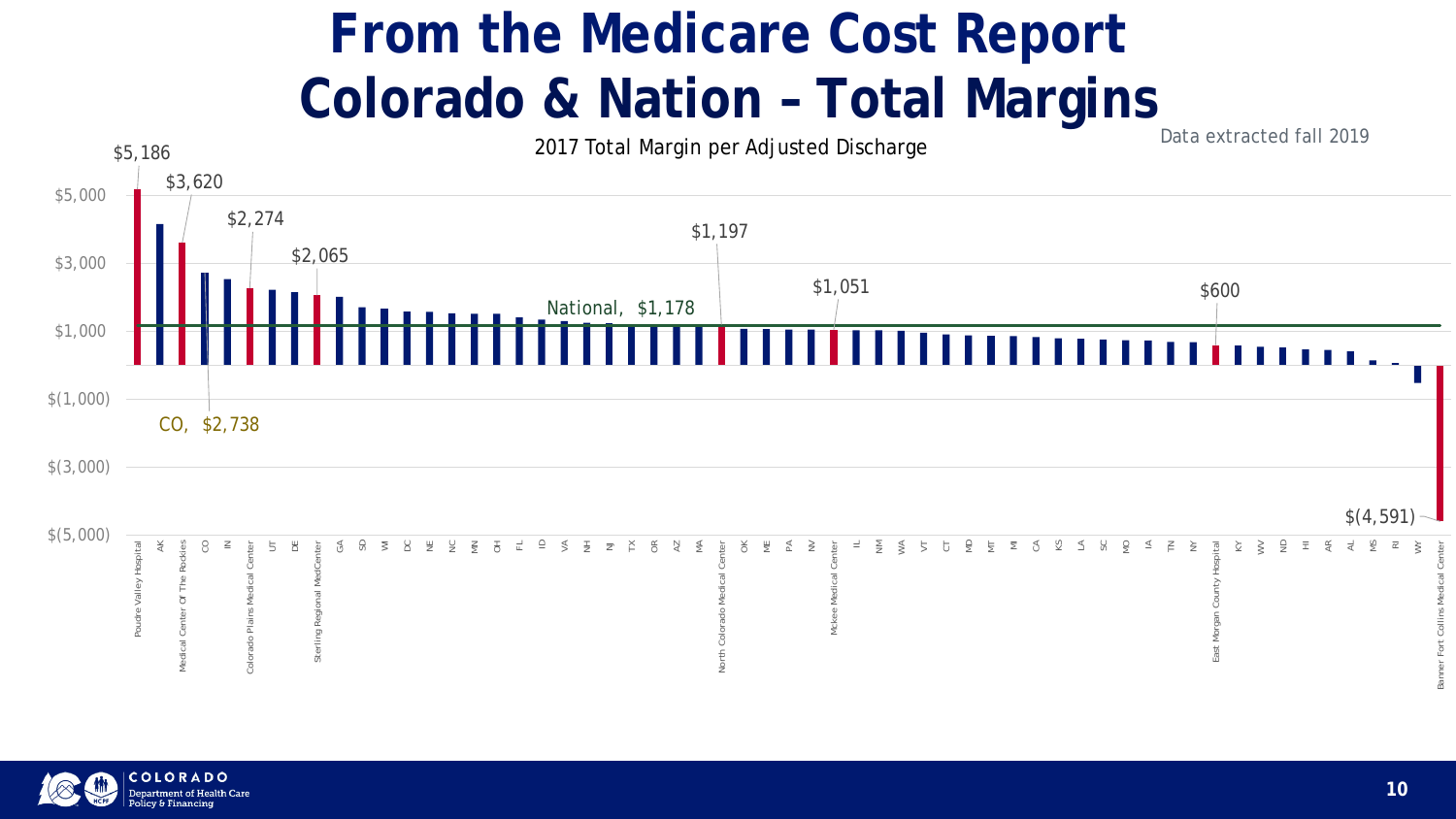**North Colorado Review**

Most hospitals above CO

[https://www.rand.org/health-care/projects/price](https://www.rand.org/health-care/projects/price-transparency/hospital-pricing.html)transparency/hospital-pricing.html

| Hospital<br>Colorado Plains Medical Center<br>Poudre Valley Hospital<br>Medical Center Of The Rockies<br>Sterling Regional Medcenter |                                     |                             |
|--------------------------------------------------------------------------------------------------------------------------------------|-------------------------------------|-----------------------------|
| North Colorado Medical Center<br>Mckee Medical Center<br>Banner Fort Collins Medical Center                                          | Average 502%                        |                             |
| Average 282%                                                                                                                         | 389%<br>329%                        |                             |
|                                                                                                                                      | CO: 221%<br>245%<br>183%            |                             |
|                                                                                                                                      | Inpatient Medicare Relative Price % | <b>Outpatient Medio</b>     |
| Medical Center Of The Rockies 389%                                                                                                   |                                     | <b>Colorado Plains Medi</b> |
| Poudre Valley Hospital 331%                                                                                                          | <b>Poudre Valley Hospit</b>         |                             |
| <b>Colorado Plains Medical Center 329%</b>                                                                                           | Medical Center Of TI                |                             |

North Colorado Medical Center 277%

Banner Fort Collins Medical Center 183%

Sterling Regional Medcenter 245%

Mckee Medical Center 221%

| 782%                  |                                                       |  |
|-----------------------|-------------------------------------------------------|--|
| 575%                  | 573%                                                  |  |
| 483%<br>407%          | 430%<br>Average 395%                                  |  |
| CO: 350%<br>325%      | 337%<br>CO: 269%<br>258%                              |  |
|                       |                                                       |  |
| care Relative Price % | Inpatient and Outpatient Medicare Relative<br>Price % |  |
| cal Center 787%       | Colorado Plains Medical Center 573%                   |  |

| <b>Colorado Plains Medical Center 573%</b> |  |  |
|--------------------------------------------|--|--|
| Poudre Valley Hospital 430%                |  |  |
| Medical Center Of The Rockies 429%         |  |  |
| Sterling Regional Medcenter 419%           |  |  |
| North Colorado Medical Center 337%         |  |  |
| Mckee Medical Center 319%                  |  |  |
| Banner Fort Collins Medical Center 258%    |  |  |
|                                            |  |  |

*How much would commercial insurance paid for the same claim had it been a Medicare claim?*

#### **Other Edge RAND Medicare Relative Price for North Colorado Hospitals**

## *Publications RAND Medicare Relative Price*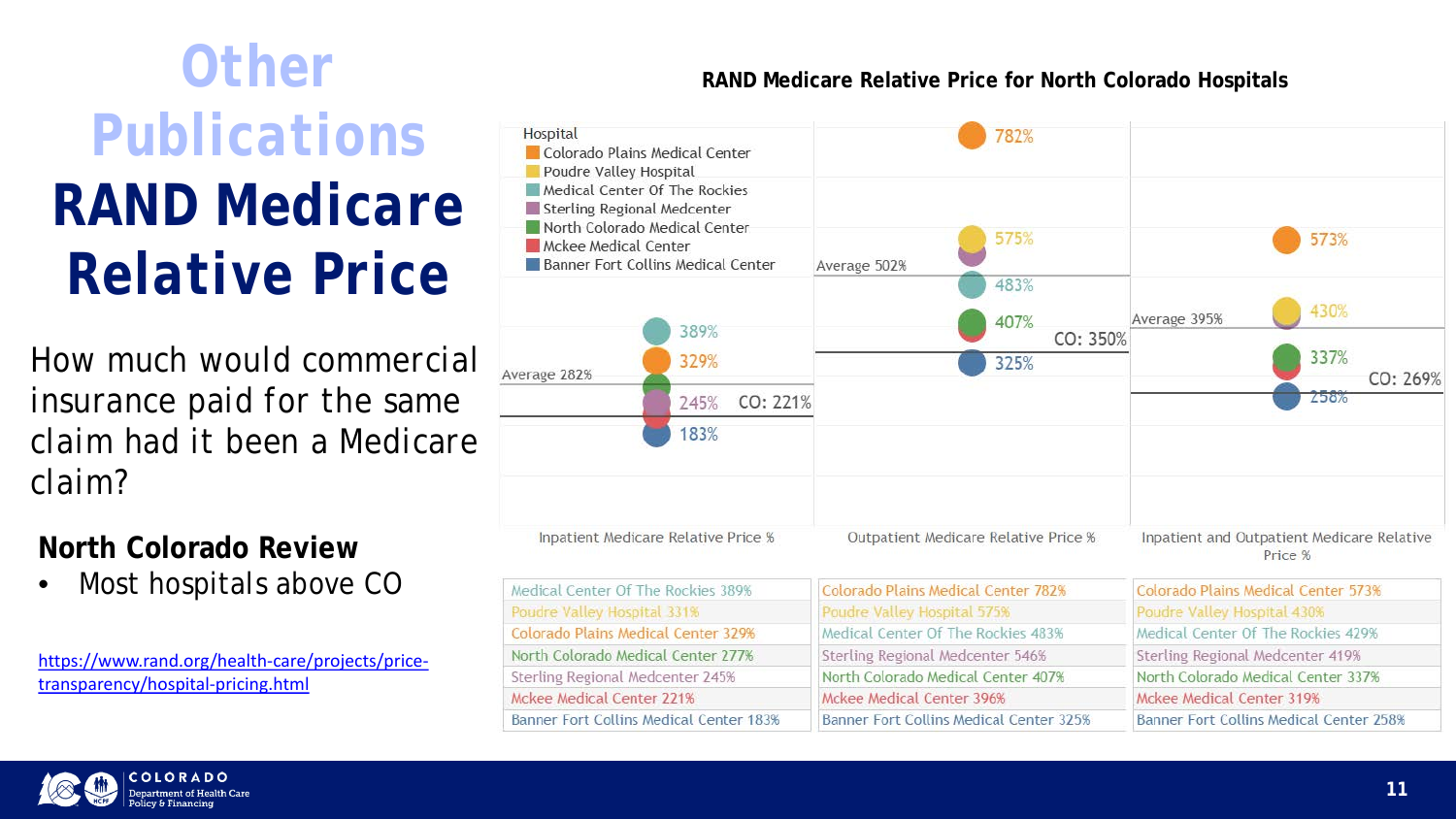#### **North Colorado Review**

- Most hospitals above CO
- Most Banner Health hospitals below regional average

[https://www.rand.org/health-care/projects/price](https://www.rand.org/health-care/projects/price-transparency/hospital-pricing.html)transparency/hospital-pricing.html



**COLORADO** artment of Health Care

| System<br>Banner<br>Independent<br>UCHealth |                                         |                            |
|---------------------------------------------|-----------------------------------------|----------------------------|
|                                             |                                         | Average 502%               |
|                                             | 389%                                    |                            |
|                                             | 329%                                    |                            |
| Average 282%                                | 277%<br>CO: 221%                        |                            |
|                                             | 183%                                    |                            |
|                                             | Inpatient Medicare Relative Price %     | <b>Outpatient Med</b>      |
|                                             | Medical Center Of The Rockies 389%      |                            |
| Poudre Valley Hospital 331%                 |                                         | <b>Poudre Valley Hosp</b>  |
| Colorado Plains Medical Center 329%         |                                         | Medical Center Of          |
| North Colorado Medical Center 277%          | <b>Sterling Regional N</b>              |                            |
| Sterling Regional Medcenter 245%            | North Colorado Me                       |                            |
| Mckee Medical Center 221%                   |                                         | Mckee Medical Cen          |
|                                             | Banner Fort Collins Medical Center 183% | <b>Banner Fort Collins</b> |



### **RAND Medicare Relative Price for North Colorado Hospitals Other**  *RAND Medicare Relative Price for North Colorado Hospitals Publications RAND Medicare Relative Price*

*How much would commercial insurance paid for the same claim had it been a Medicare claim?*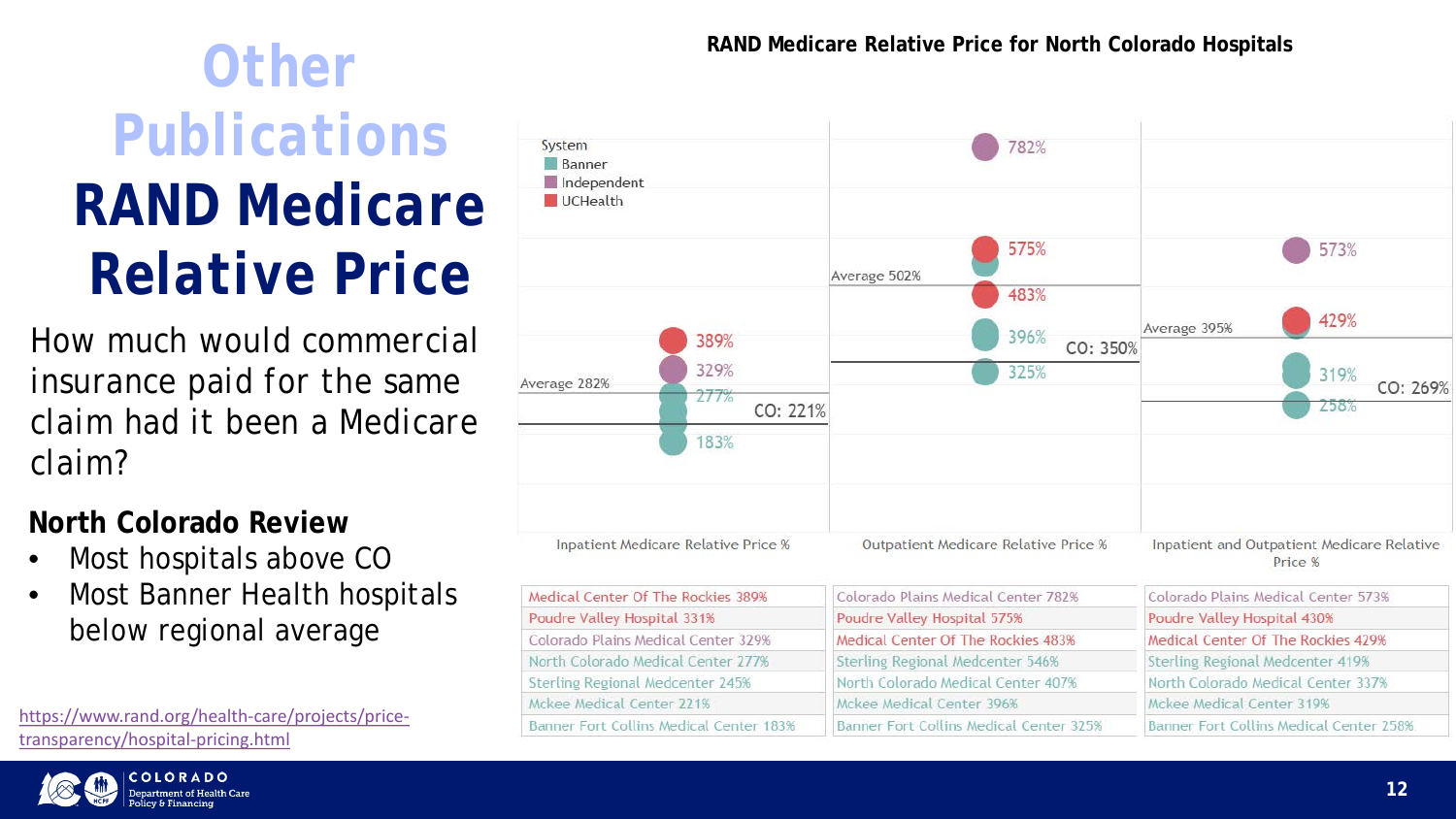**Medicaid – Public Option to help rural hospitals thrive**

- Changing EAPG Outpatient Payment Model
- HTP \$12M Rural Support Fund
- Clinical Pathways other rural communities
- Clinical Pathways front range high quality, lower cost
- Centers of Excellence rural strategic planning
- Value Based Payments via Public Option





# **Public Option Helps Rural Hospitals Thrive**